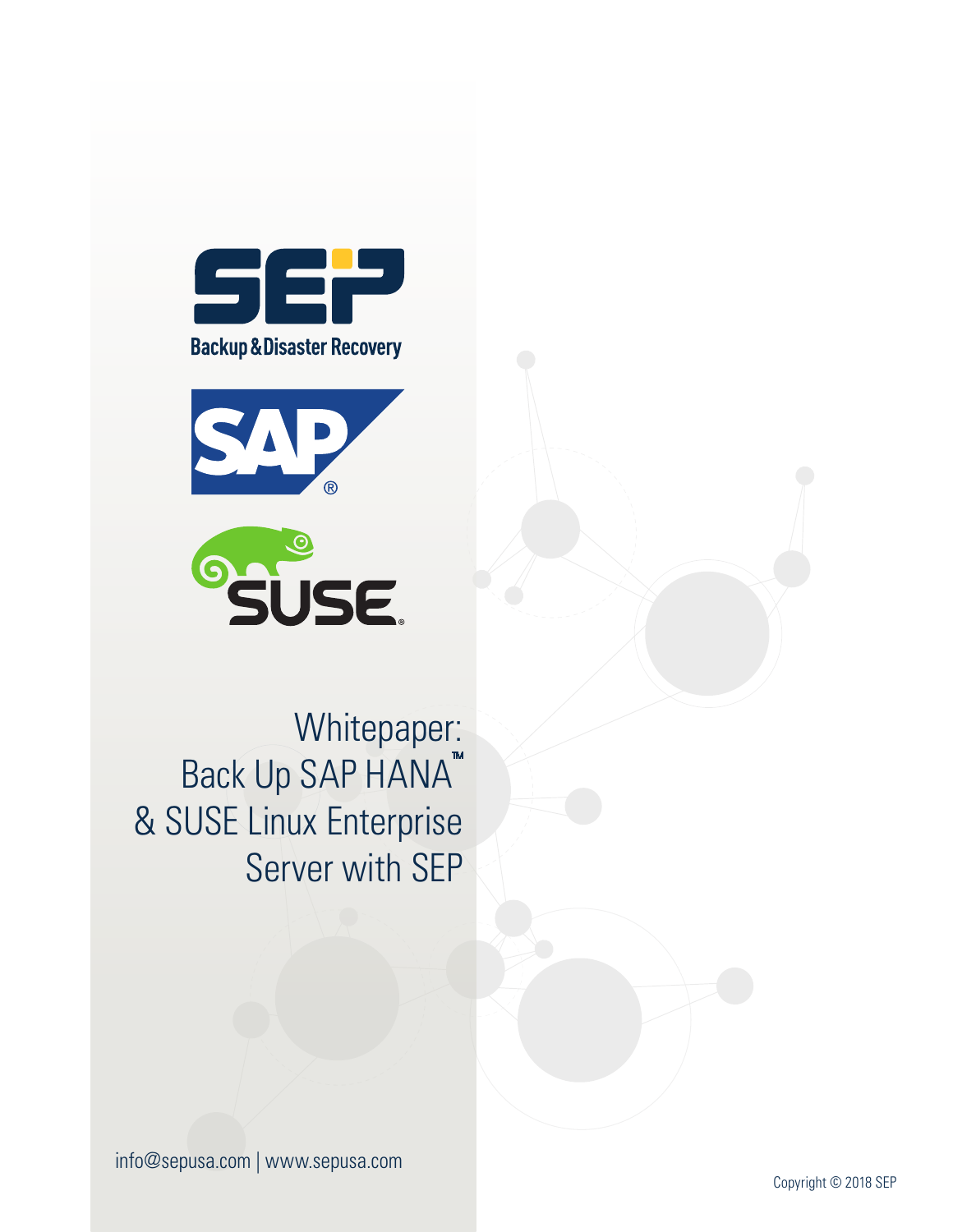

## Table of Contents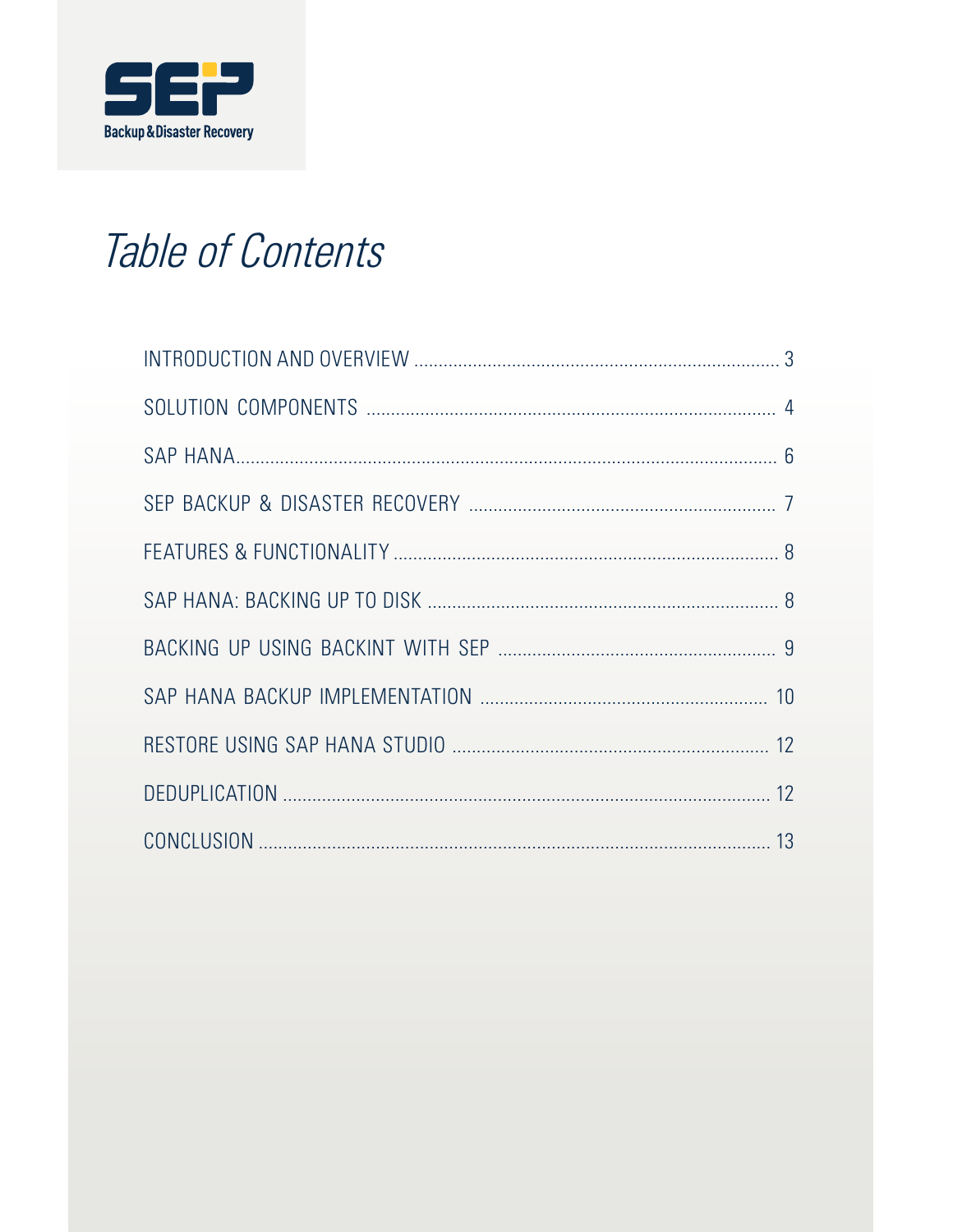

# Introduction and Overview

SUSE Linux Enterprise Server for SAP Applications with SEP

SUSE, SAP and SEP are committed to providing all of the functionality, performance and interoperability required to support today's complex environments. Together, they offer world-class solutions to protect and take full advantage of users' investments in their IT infrastructure. SUSE, SAP and SEP have formed a partnership using their industry-leading technologies to provide a complete data protection solution for the SAP HANA environment.

SUSE Linux Enterprise Server (SLES) is the recommended and supported O/S for SAP HANA. SEP is a SAP certified backup and disaster recovery solution to protect SAP HANA. This whitepaper describes the benefits of using SEP for the backup of SAP HANA on a SUSE Linux Enterprise Server.

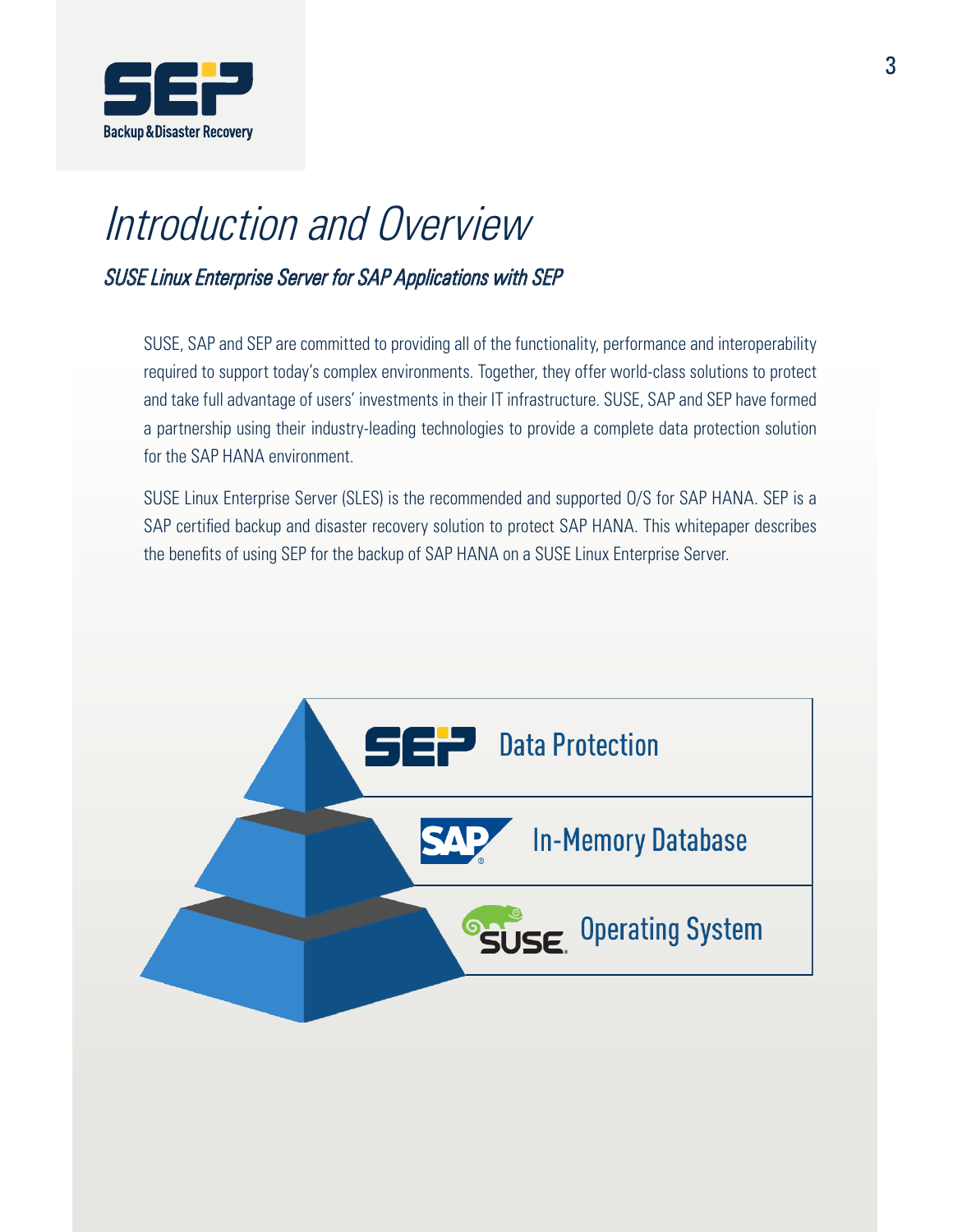

### Solution Components

#### SAP HANA

The SAP HANA in-memory database is the perfect solution to combine database, data processing, and application platform capabilities in one. It takes full advantage of the latest hardware technologies by combining data storage, massively parallel processing (MPP), and utilizing memory to optimize database performance. SAP HANA's advanced software design provides libraries for predictive planning, text processing, and both spatial and business analytics. Regardless of the industry, SAP HANA can provide high-speed, real-time insights into any business.

The SAP HANA database holds its data in-memory to maximize performance and utilizes storage capabilities to provide a fallback in the event of an error. After a failure, for example, the database can be restarted like any conventional disk-based database and work can resume.

#### SUSE Linux Enterprise Server for SAP Applications

SUSE Linux Enterprise Server is a secure and reliable open-source operating system proven to reduce costs, increase availability, and improve system performance. It is the only operating system optimized for all mission-critical SAP software solutions and appliances.

SAP relies on the Linux platform to optimize its in-memory technology and engaged SUSE as a development and innovation partner to collaborate in the creation of the SUSE Linux Enterprise Server for SAP Applications.

#### SEP Backup and Disaster Recovery

SEP is a SAP certified and SUSE Linux Enterprise Server certified backup solution that integrates seamlessly into any IT environment. SEP offers comprehensive, cost-effective, scalable and reliable backup and recovery solutions for SAP HANA.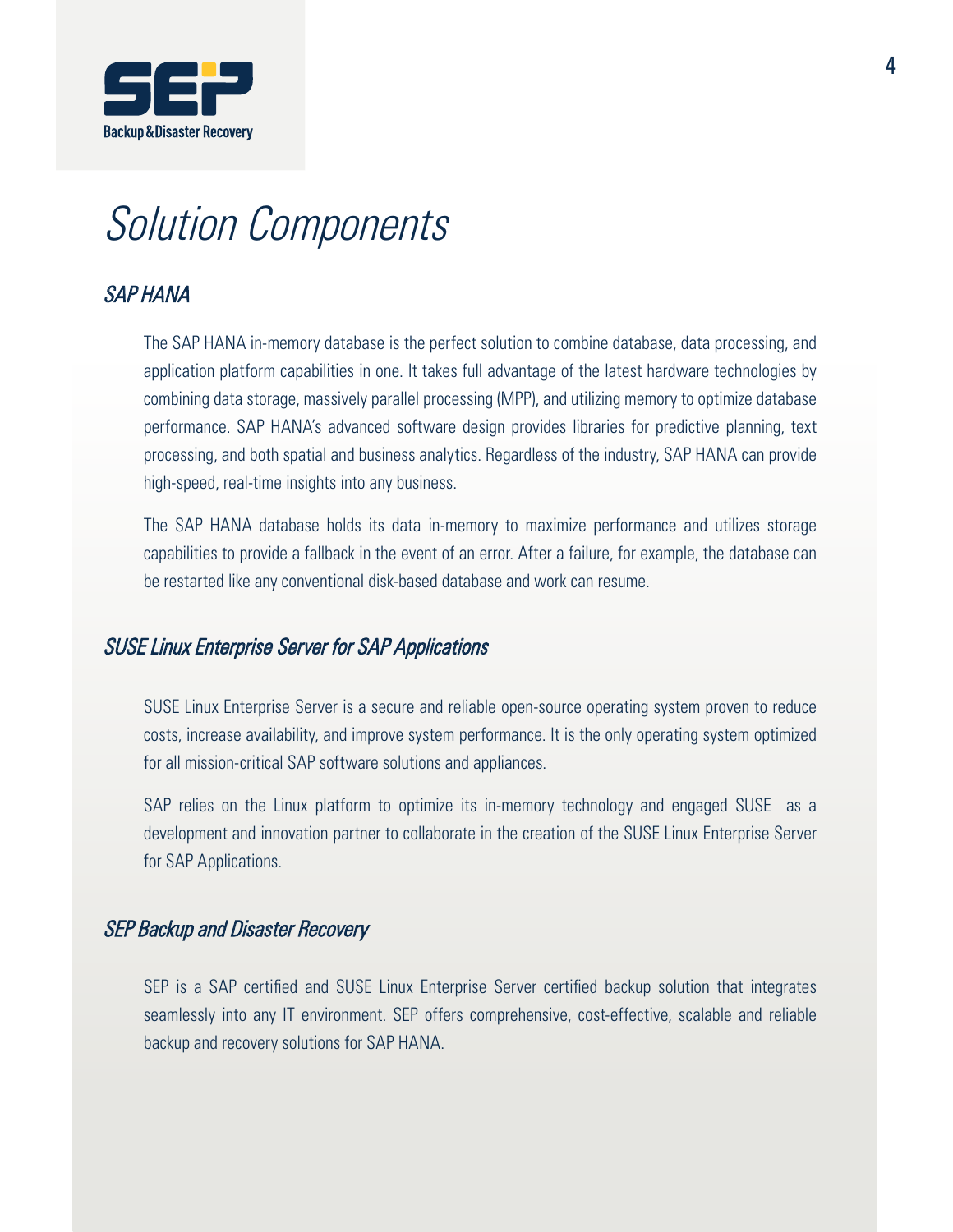

SUSE Linux Enterprise Server for SAP Applications is a high-performance operating system platform powered by enterprise services that addresses the specific needs of SAP customers. The package can include the following:



#### Software Components

- SUSE Linux Enterprise Server
- SUSE Linux Enterprise High-Availability Extension
- An installation wizard for automated extendable installation workflow provides seamless integration of the SAP application, operating system installation and additional customer or partner tools/workflows, such as SEP
- Support for large workloads to optimize paging behavior of Linux for large, memory-intensive applications
- ClamSAP as cost efficient cross-platform thread protection with help of ClamAV and the SAP NetWeaver Virus Scanning API

Services

- Extended service pack support to allow customers to run the next to last service pack for 18 months
- SUSE Linux Enterprise Priority Support provides 24x7 support from SAP and SUSE through the SAP Ticket System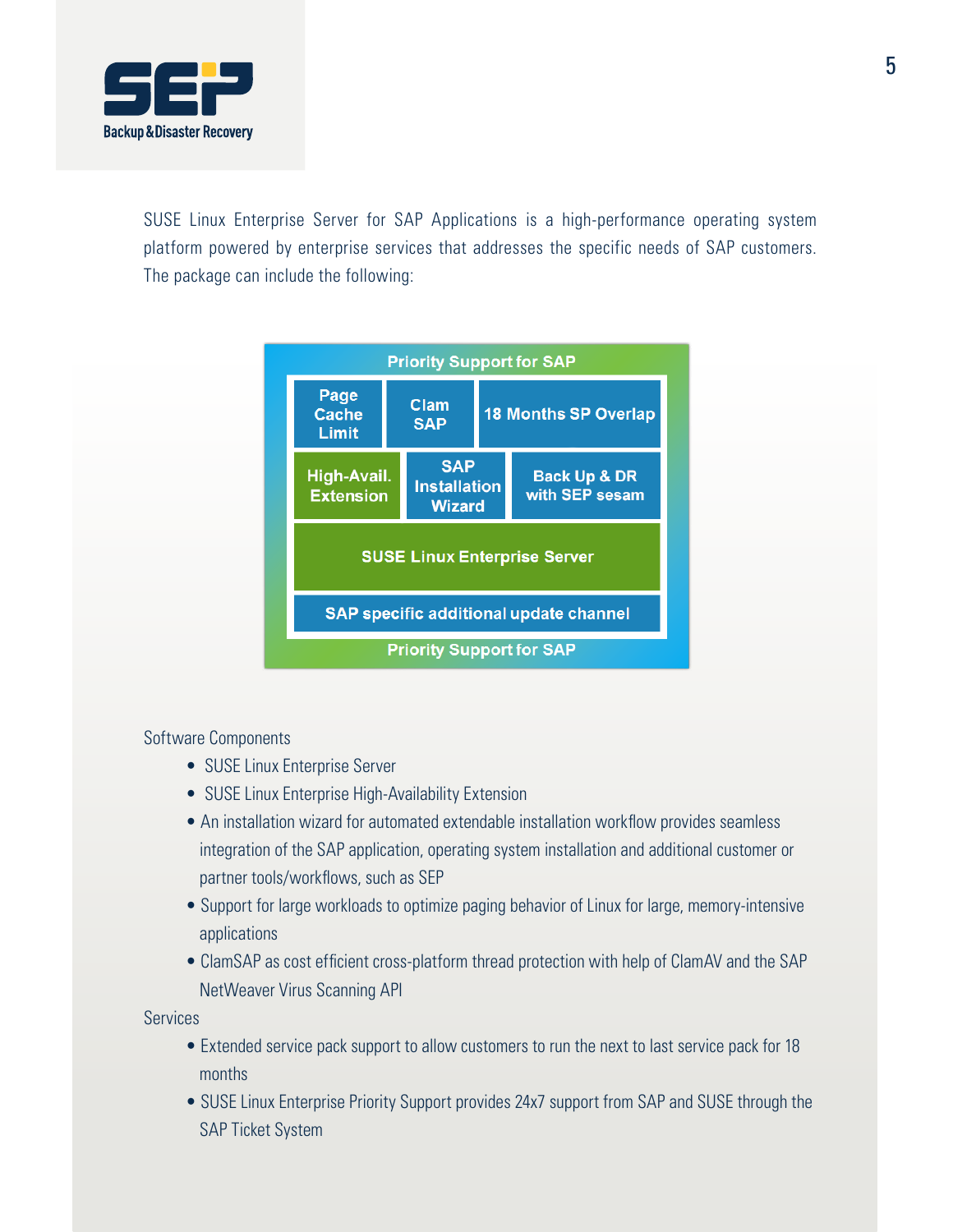

## SAP HANA: Data Protection

SAP HANA is an in-memory database – all data processing is done within the main memory. To help prevent data loss, SAP HANA writes regular save points using persistent storage volumes for log information and data.

With save points and log writing, SAP HANA can fully recover systems from power failures. However, it cannot prevent data corruption through damage to storage media or logical error.

SEP offers comprehensive data protection of any SAP HANA environment. This includes backups to protect the database against data corruption or data deletion and replication for disaster recovery.

SEP backups are necessary to:

- Ensure against disk or other media failure
- Reset the database to an earlier point in time
- Prevent data loss from logical errors
- Provide protection beyond replication

Backups are critical when copying a database and securing a fallback after a failed installation of updates. SEP backups can be performed while the database is online. SAP HANA controls the backup with the help of SAP HANA Studio, where two destination options are available:

- File: backs up the database to files in the file system
- **BACKINT:** backs up the database using SEP

The SAP BACKINT interface ensures that all activities are easily defined and managed.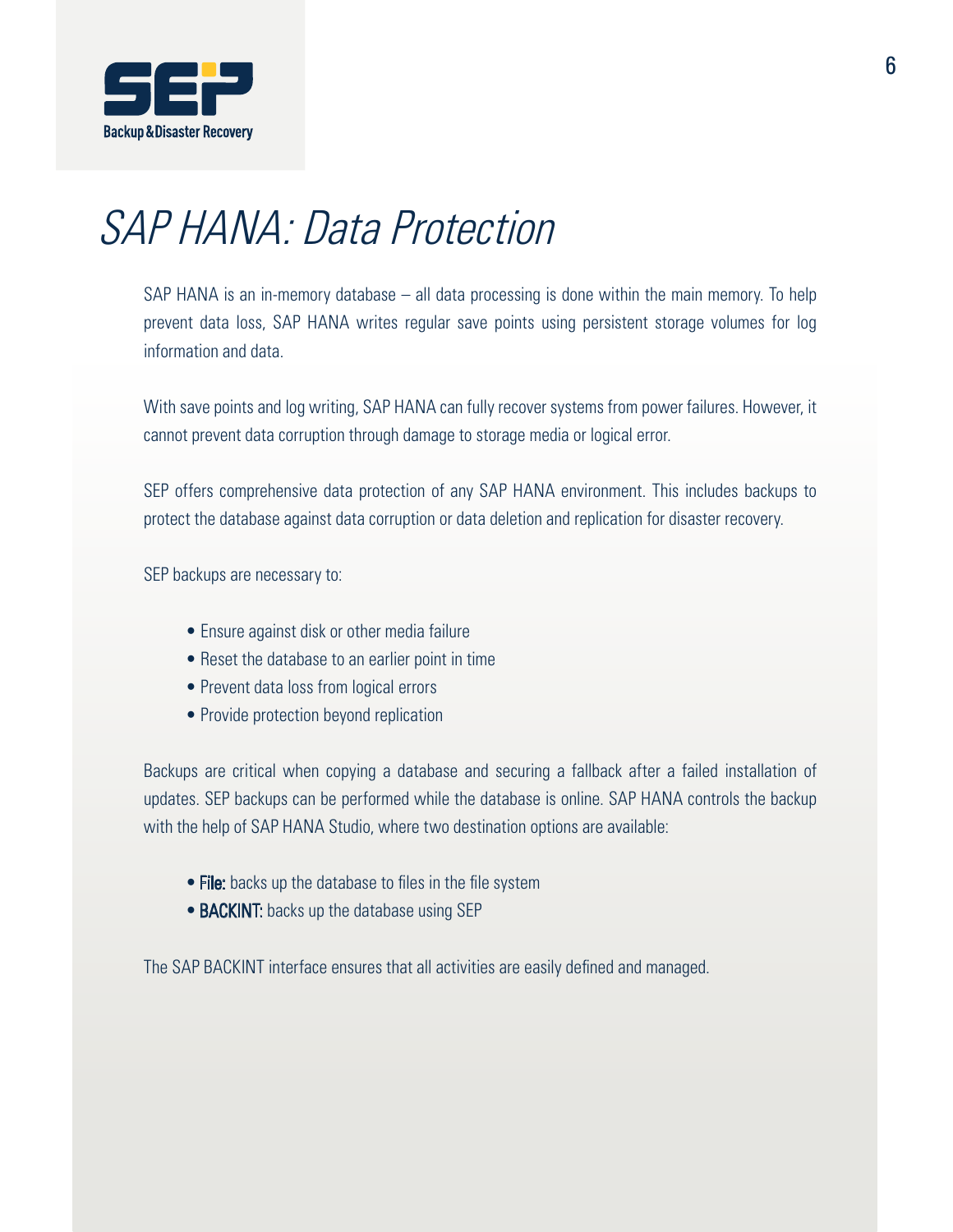

### SEP Backup & Disaster Recovery

SEP is a robust, easy-to-manage, and secure backup solution for businesses of any size. Backups, restores, and disaster recovery are easy to implement and quickly execute for all SAP HANA environments. SEP is certified for SUSE Linux Enterprise Server, SAP HANA on Intel and IBM Power platforms, SAP NetWeaver, SAP ASE, SAP installations using Oracle and MaxDB, and SAP Business One.

The solution supports all common operating systems, virtual hypervisors, applications, databases and storage technologies (NAS, SAN, tape libraries, etc.). The SEP backup solution eliminates the need for multiple backup products in a single environment.

Patented Multi-Streaming Technology allows multiple streams to be backed up and restored simultaneously, drastically reducing backup windows. SEP is designed to simplify and automate backups in any environment – physical, virtual and cloud.

#### SAP HANA

Backups can be initiated using SAP HANA Studio, the DBA Cockpit in BW, SQL script commands, or third-party tools, which are not automatically run by the SAP HANA system. The most efficient way to schedule backups is to use the SEP scheduler or the SAP HANA administration tool within the SAP HANA Studio.

SEP backs up SAP HANA utilizing the SAP BACKINT API. No additional software agents are needed.

Communicating with the SAP HANA database through the SAP BACKINT API, SEP backs up the database and writes the backup data directly to external storage.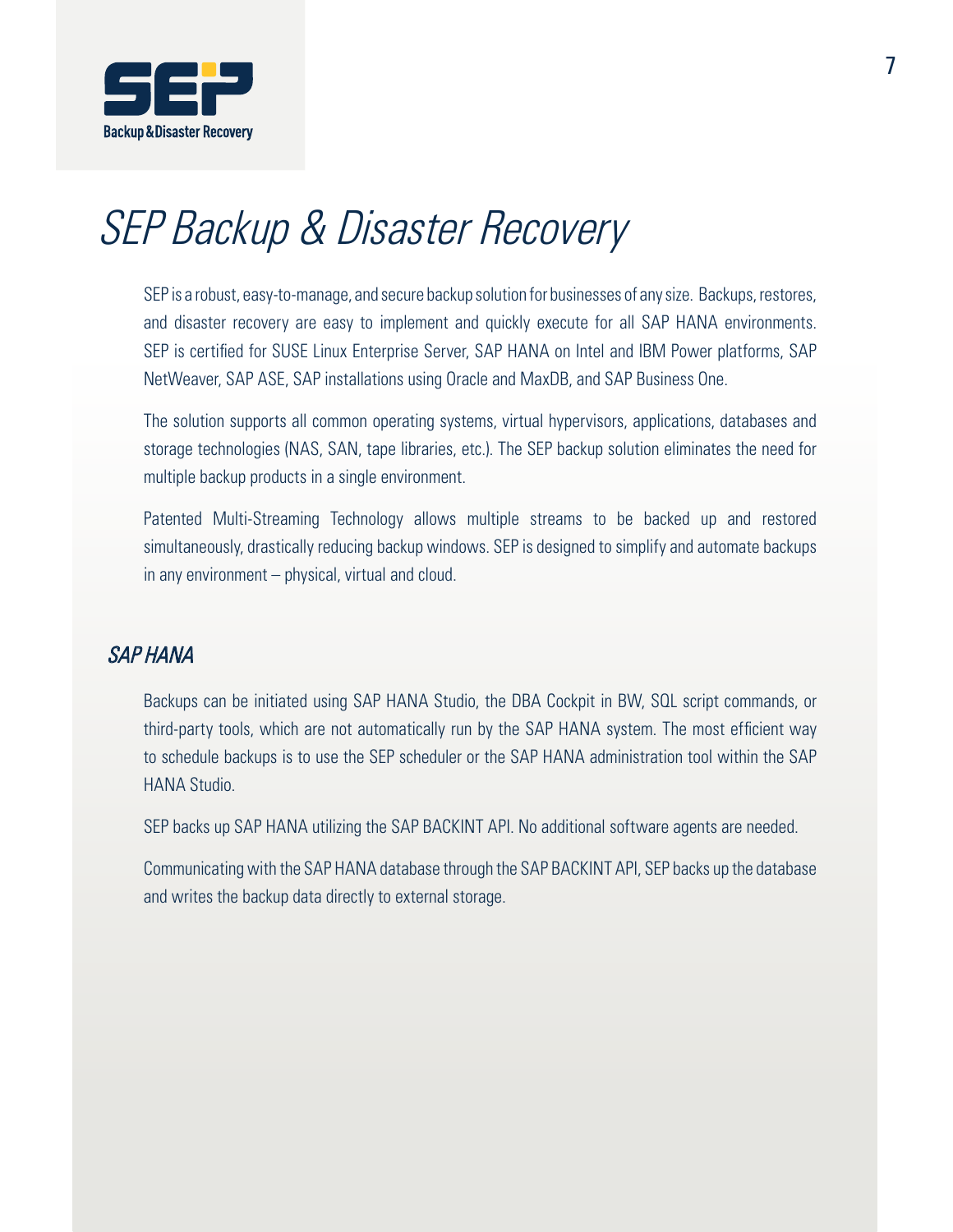

## Features and Functionality

| <b>Functionality</b>                           | <b>SAP HANA (Backint)</b>                                                                                              | <b>Compatible with SEP</b>                                                       |
|------------------------------------------------|------------------------------------------------------------------------------------------------------------------------|----------------------------------------------------------------------------------|
| Data and Log Backup                            | Yes                                                                                                                    | Yes                                                                              |
| Backup Scheduling                              | Not available in SAP HANA<br>Studio. External schedulers can<br>be used in conjunction with<br>scripts (SQL interface) | Yes, SEP can initiate SAP<br>HANA backups                                        |
| Manual Backups                                 | Yes, SAP HANA Studio, SQL<br>commands (hbdsql), external<br>scheduler triggering                                       | Yes, SAP HANA Studio, SQL<br>commands (hbdsql), external<br>scheduler triggering |
| <b>Backup of Configuration Files</b>           | No                                                                                                                     | Yes                                                                              |
| Point-in-Time Recovery                         | Yes                                                                                                                    | Yes                                                                              |
| Recovery to a Specified Location               | Yes                                                                                                                    | Yes                                                                              |
| Backup Media and<br><b>Capacity Management</b> | No                                                                                                                     | Yes                                                                              |
| Data Encryption                                | No                                                                                                                     | Yes                                                                              |
| Multi-Copy and<br><b>Retention Management</b>  | No                                                                                                                     | Yes                                                                              |

# SAP HANA - Backing Up to Disk

When implementing new technologies, it is important to consider the entire data storage and recovery plan.

SAP HANA administrators must manage all aspects of the data backup and disaster recovery. These tasks include ensuring the availability of the backup storage, proper storage management, allocating adequate backup space, cleaning old backups, optimizing performance, maintaining firewall settings, and tracking retention times and data migration.

A backup and recovery plan is a critical component of business continuity and requires planning and design to ensure recovery time objectives (RTOs) are fulfilled.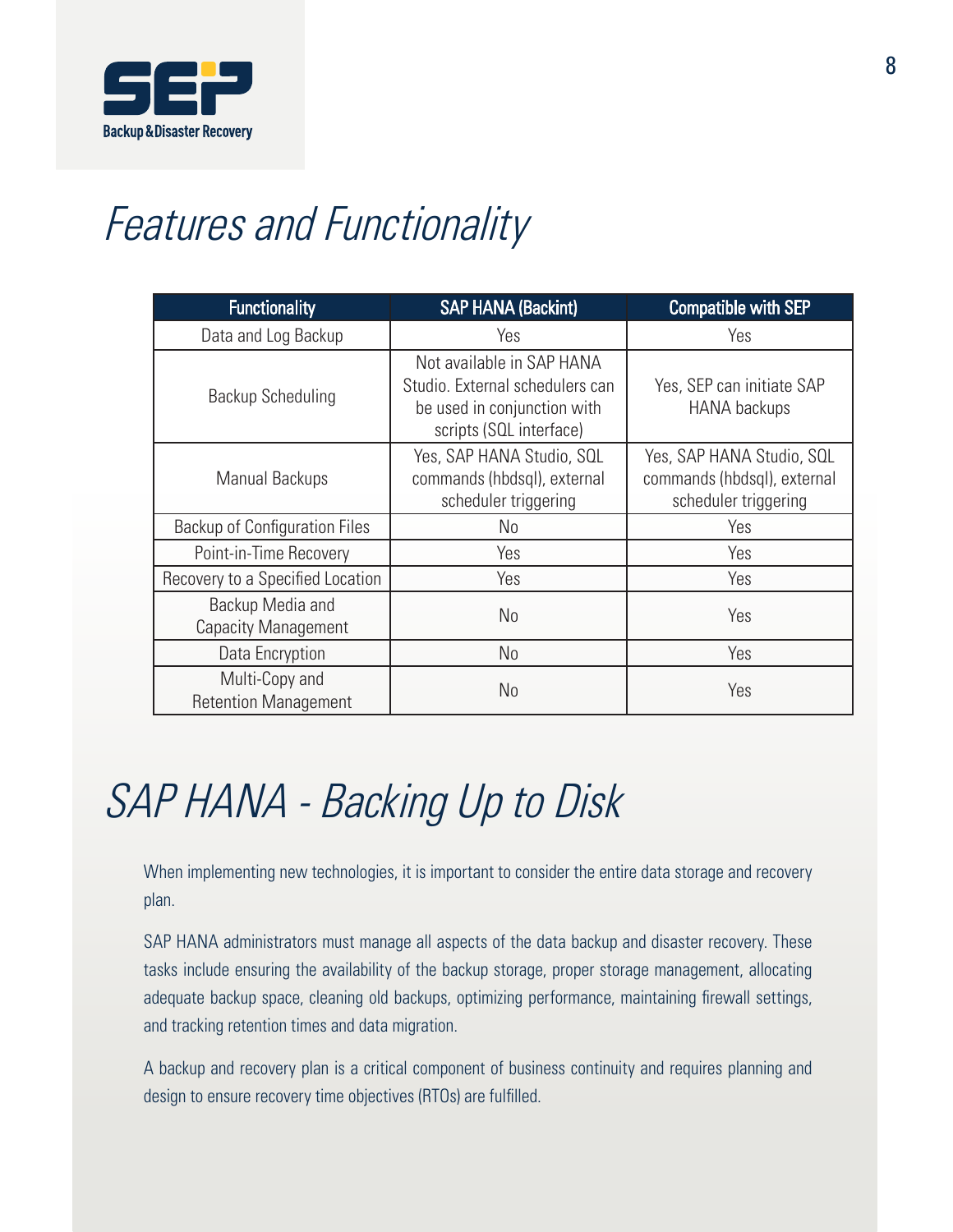

# Backing Up Using BACKINT with SEP

Once SEP has been configured for a SAP HANA environment, backups can be initiated from either the SAP HANA Studio console or the SEP backup server. The SAP HANA Studio monitors the details of the individual backup jobs in real-time while SEP processes the SAP BRTOOLS requests, which are transferred via the BACKINT API.

SEP BACKINT support provides an easy method to manage and protect SAP data. SEP defines the parameters for the backup jobs and how they will be executed – including all details regarding the backup clients, backup media information, and the backup schedule.

SEP's advanced data store technology allows the use of any available backup media to ensure that all backup jobs will be successfully completed. The powerful SEP restore wizard can be set up to automatically recover data as needed.

Data is directly transferred to and from the SEP backup media, removing any intermediate step of restoring data to an additional backup medium. Backup results are stored in the SEP media catalog to easily view save-sets and provide a fast recovery at any time if needed.

SEP monitors the statuses of SAP HANA backup and recovery tasks. All backup and recovery issues can be monitored and controlled by the SEP management interface. SEP offers an extensive list of commands to implement the most user-friendly and flexible backup topology possible.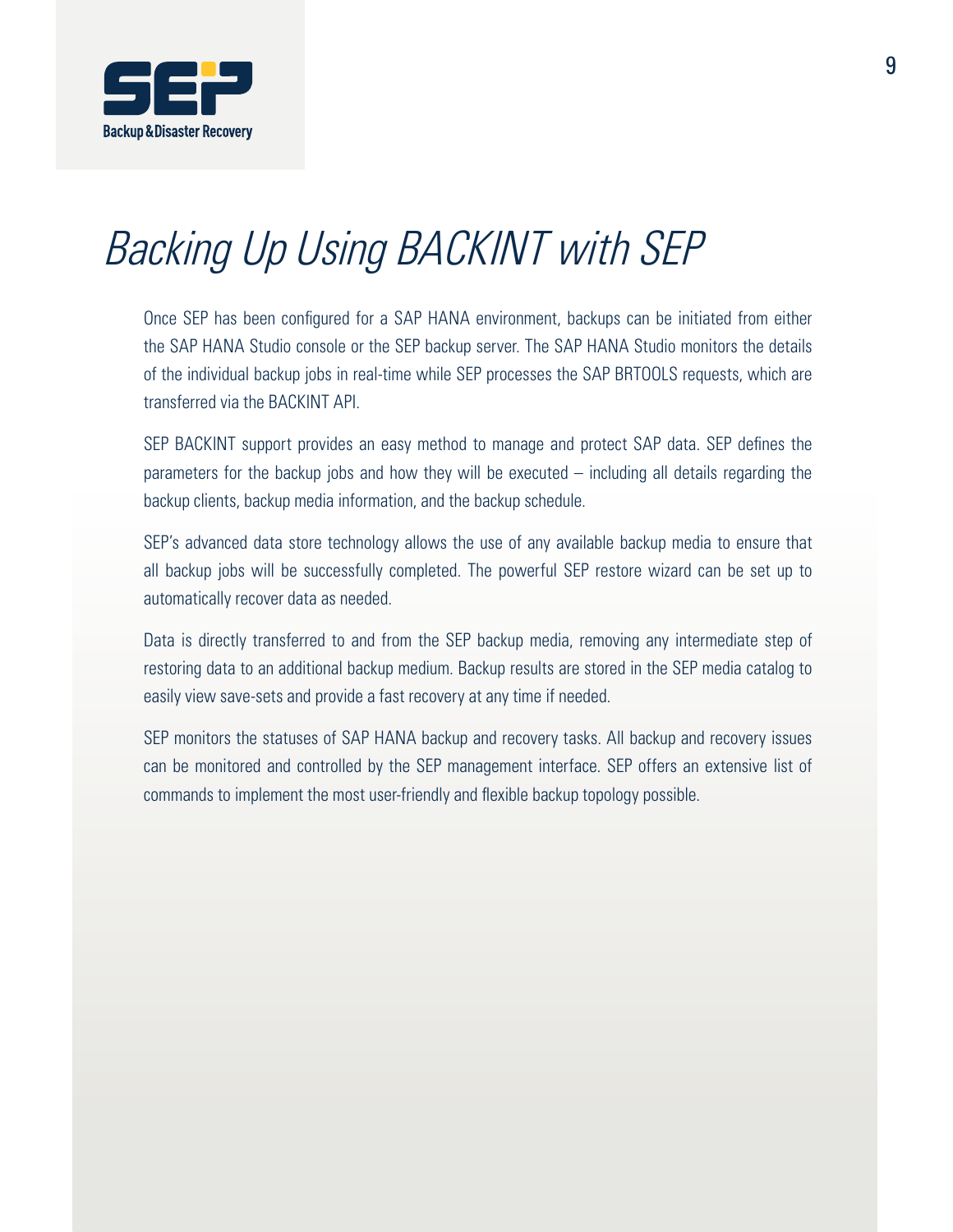

## SAP HANA Backup Implementation

SEP backup server is installed with SAP HANA on SUSE Linux Enterprise Server

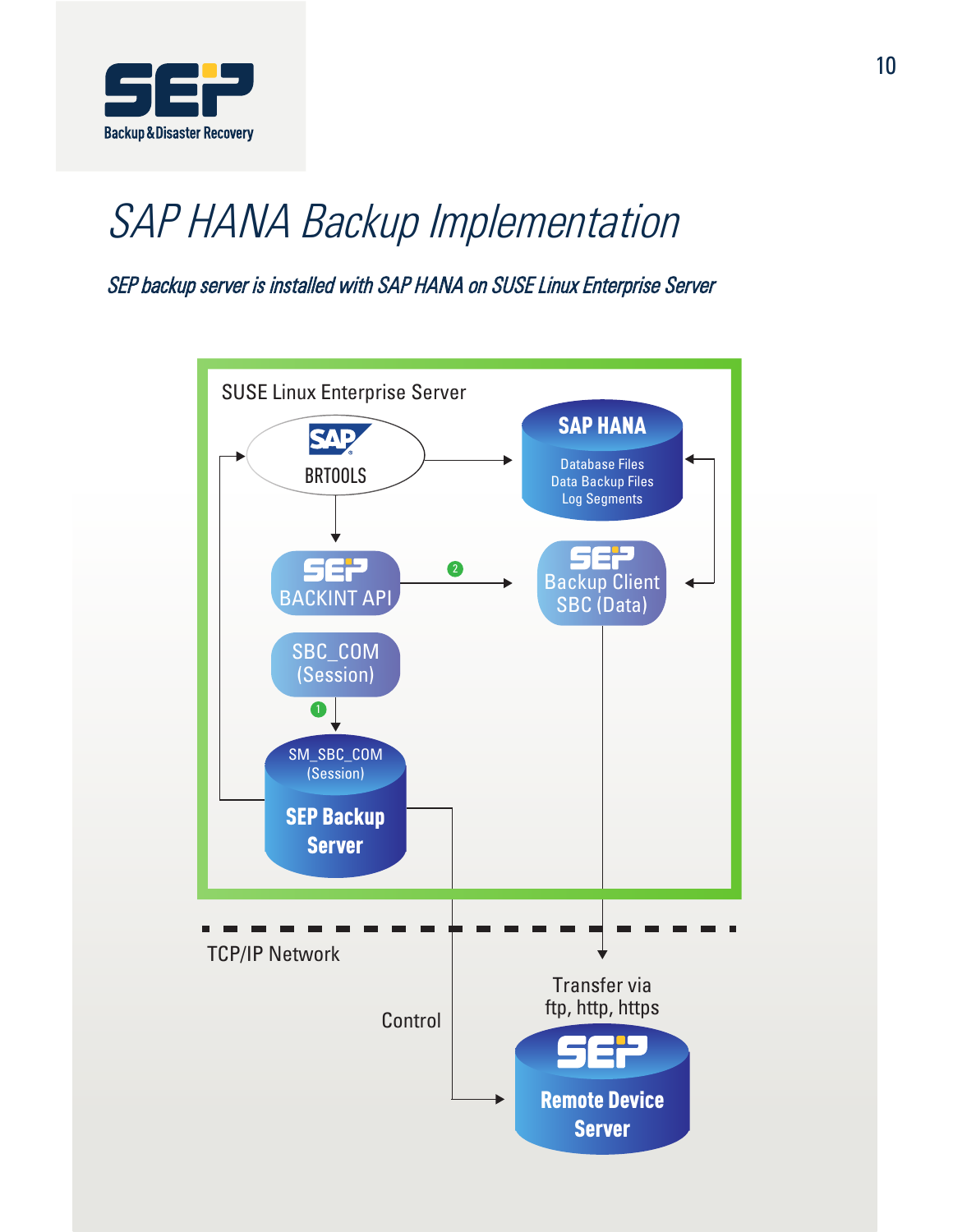

### SAP HANA Backup Implementation

SEP backup server is installed with SAP HANA on separate SUSE Linux Enterprise Servers

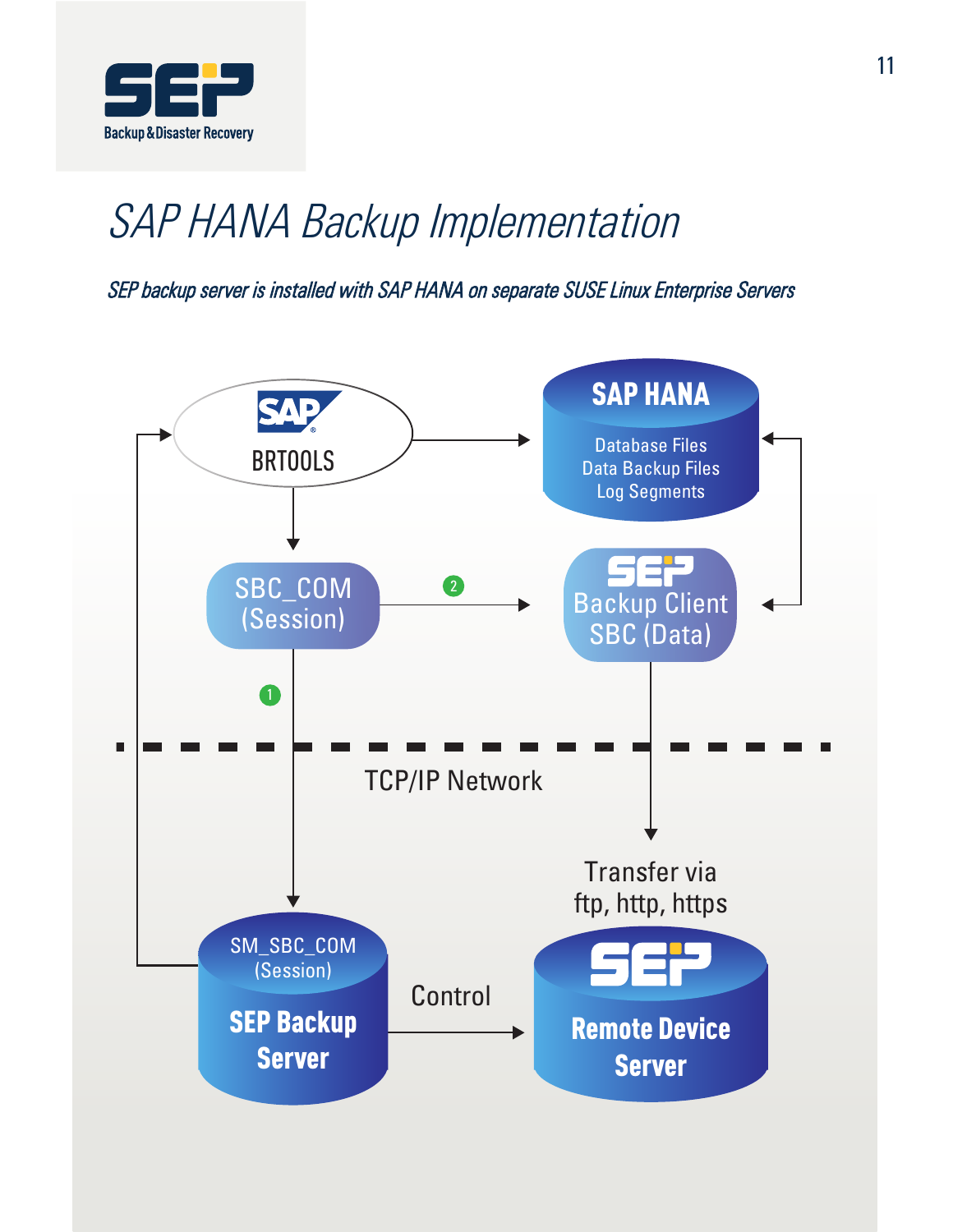

### Restore Using SAP HANA Studio

There are three ways to restore data using SAP HANA Studio:

- 1. Restore the database to the latest version. Restores the last successful backup of the database.
- 2. Restore the database to a prior timestamp. Restores the last successful backup of the database before a desired timestamp. This option is extremely valuable when a database has been corrupted or portions have been deleted by user error.
- 3. Restore the database to a specific data backup. Provides the user a list of available database backups and the user can restore any of the backups listed.

In a recovery, SAP HANA shuts down the database and recovers the data and log files in one recovery operation. The SAP HANA Studio offers various options to explore specific backup details, such as statistics, files sizes, and data throughput during backup tasks. The backup history can be retrieved from either the local SAP HANA backup catalog or from the SEP backup server – in case SAP HANA backup catalog is lost. The inquiry is done via the BACKINT API. In addition to the SAP HANA Studio, the SAP BRTOOLS allow users to explore the backup history and to recover databases with SEP.

### **Deduplication**

SEP Si3 Deduplication technology organizes the incoming data into blocks for analysis. An algorithm generates hash values that clearly identify the values in the deduplication store, which are then stored in an index. As subsequent backups are completed, new values are saved. When the data has a hash value that is already indexed, the data will not be stored a second time and the hash count will increase with each backup. Unique data always generates a new hash code. Deduplication must always take place before compression and encryption. The advantage of SEP Si3 Deduplication for SAP HANA is the ability to optimize storage consumption.